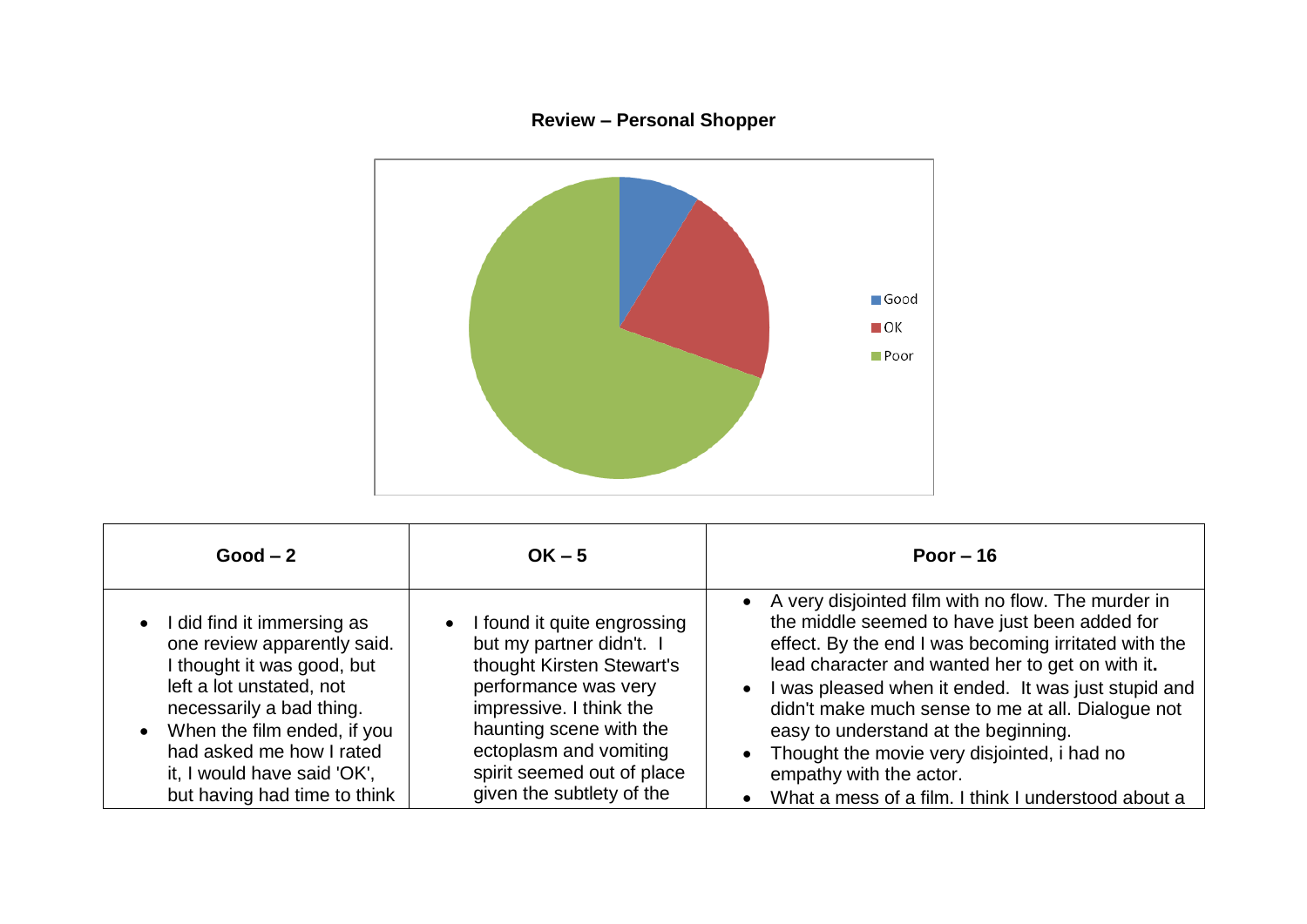about it, I think it was very good. Having thought about the plot, I can see that it is an exploration of different aspects of spiritualism: the murder in the middle of the film shows how people can be manipulated by their belief in spiritualism and exploited to other people's advantage, the sequence at the beginning is the frightening aspect of believing that you have contacted the "other side" and the final part shows the solace that can come from believing that there is something that lives on after death. But the final ambiguity of the question at the end, "is there something there or is it simply me?" sums up the theme of the film for me. What stopped the film being excellent was the lack of self importance by the personal shopper, would she have been so self-effacing and so poorly dressed? Ian said that some of the audience in

rest of the film. The ending/coda was to me irritatingly sudden although I note the various reviews and explanations which regarded it as a resolution. And I still don't understand the hotel room scene or what really happened to the jewellery.

- I didn't engage with it. I thought it ended v abruptly.
- Strange, ambiguous film. It kept me involved if only trying to work out what was happening. Kristen Stewart very good in her dominating role.
- It was OK but it wasn't a good film. It had the right ingredients but it didn't work as either a thriller or horror film. A bit confusing at times and lacking suspense. Who was sending the texts? Was the boyfriend alive or dead? Our heroine seemed an unlikely character to be working for a top celebrity and would

quarter of Kristen Stewart's dialogue, and it took half of the film before I could understand what she actually did for a living. What was the point of her client's brutal murder, how did it add to the story apart from making you uncomfortable. And her long long journey at the end to a remote village in the middle of nowhere with a 5 hour car journey for a few bangs, what a pathetic ending. Apart from that the chocolates were excellent.

- All style and no substance and complete tosh!
- I suppose it depends on whether you believe in ghosts whether you like it or not. Was it meant to be scary? The dialogue was unsatisfactory and the characters were poorly drawn. Although I didn't mind trying to work out what had happened between scenes, this annoyed my husband. It was good to see something we wouldn't normally have chosen to watch and it gave us something to talk about, so keep pushing the boundaries Cinema Club.
- What a waste of an evening. The only thing I enjoyed about this film was the music. If I had been at home watching it I would have switched it off after the first few minutes and it did not get any better.
- Absolutely dire & supremely self-indulgent.
- Very Poor wish we had stayed at home. First time we have not had some enjoyment from the chosen film. Dialogue often indistinct but sound very loud when items were knocked within the set. The txt phone messages were often hard to read and the message key noise was so